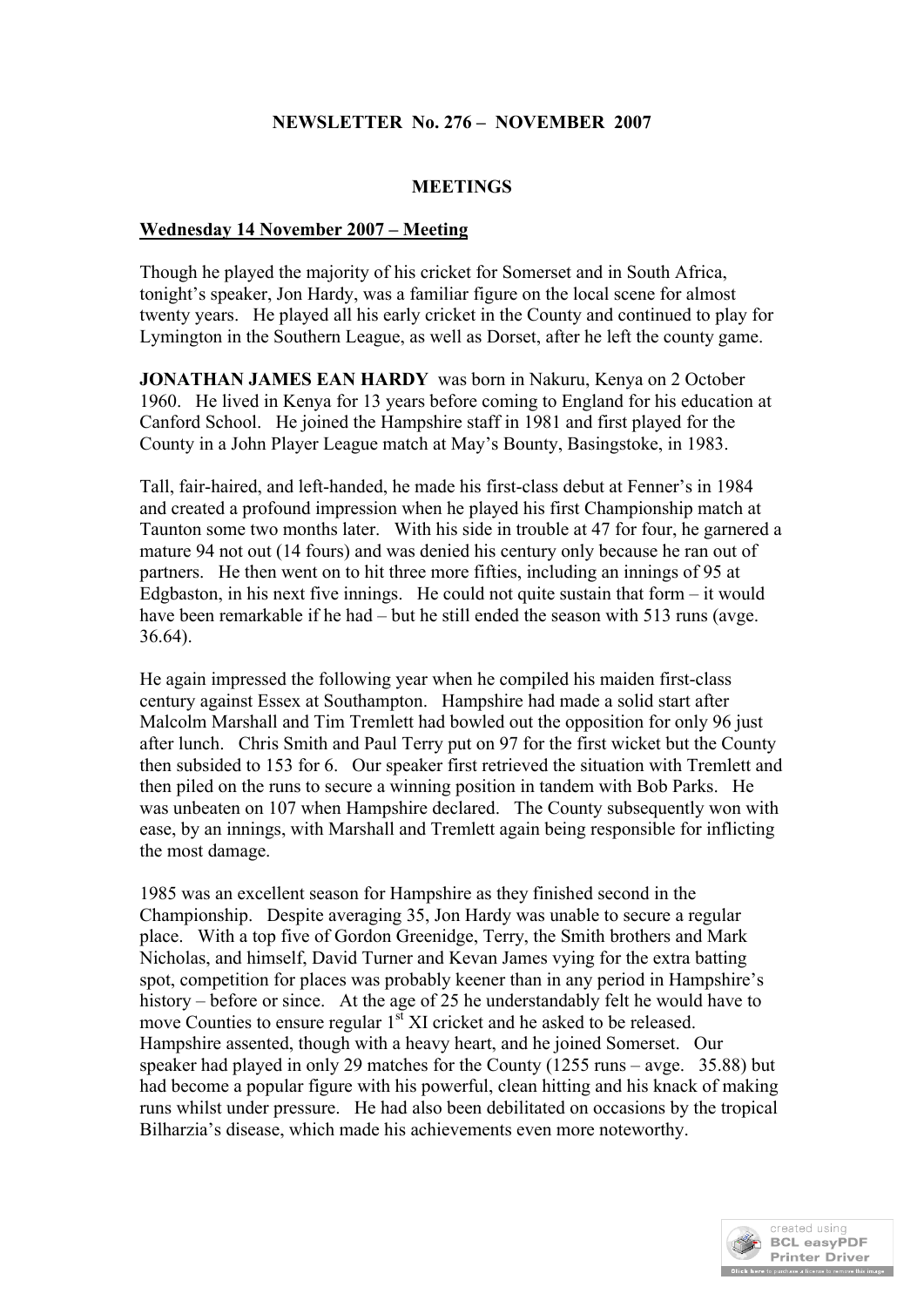His initial year with his new County coincided with the famous schism involving Viv Richards, Joel Garner and Ian Botham. Under a new captain, Peter Roebuck, the situation simmered just under the surface for much of the summer. With Somerset looking forward to the future, and impressed by Martin Crowe's contribution particularly his positive impact on the younger players – when Richards was on tour with the West Indies in 1984, they decided to dispense with the latter's services in favour of the classy, gifted New Zealander. The subsequent events have been well documented. The situation must have been distracting, and Jon Hardy never quite got going. However, with the inspirational Crowe present for much of the following season, our speaker responded by scoring 1089 runs, and being awarded his county cap, and making another century – 119 against Gloucestershire at Taunton. (Interestingly, Crowe's "replacement" in the first few weeks of the season was the young Steve Waugh).

He had been working in Durban during the winter as a coach for some time and in the preceding months had made his debut for Western Province. He enjoyed his most successful season in that country in 1989/90 when he stroked 550 runs, averaging 61.11 in the process. After a notable match double of 102 and 64 – both unbeaten – in the Castle Bowl for Western Province B against Griqualand West at Kimberley, just before Christmas, he gained promotion to the first XI and put together a well struck 119, shepherding the tail, against Transvaal at The Wanderers in Johannesburg.

After his form tailed off for Somerset, he joined Gloucestershire in 1991, but then left the first-class game at the end of the summer, having scored 6120 runs (avge. 29.85). He then played Minor Counties cricket for Dorset until 1999. In the previous year, he played against Hampshire in the Nat. West Trophy.

During a relatively short career Jon Hardy had brushed shoulders with some of the greatest names in the game's history. The Society is very pleased to welcome him this evening.

# **26 September – Report**

Stuart Robertson, Hampshire Cricket's Commercial Director, gave members a mouthwatering preview of future developments at The Rose Bowl. He felt the ground was one of the sport's most exciting ventures.

Hampshire Cricket was about to embark on major ground improvements, based on the ECB's highest standard model facility for a venue to be eligible to stage Test cricket. In a graphical presentation, our speaker illustrated the major features. The upgraded ground would have 15,000 permanent seats, with the capability to add a further 10,000 temporary ones. The capacity of 25,000 would set it in third place, behind Lord's and the future redeveloped Oval.

At the northern end of the ground a Resort Hotel, comprising 175 beds would be constructed, half of which would face the ground. The hotel would incorporate a Spa and leisure facilities, as well as a Conference Centre and a large 18 – hole golf course, landscaped with four lakes. Some of the rooms would be convertible for use as a

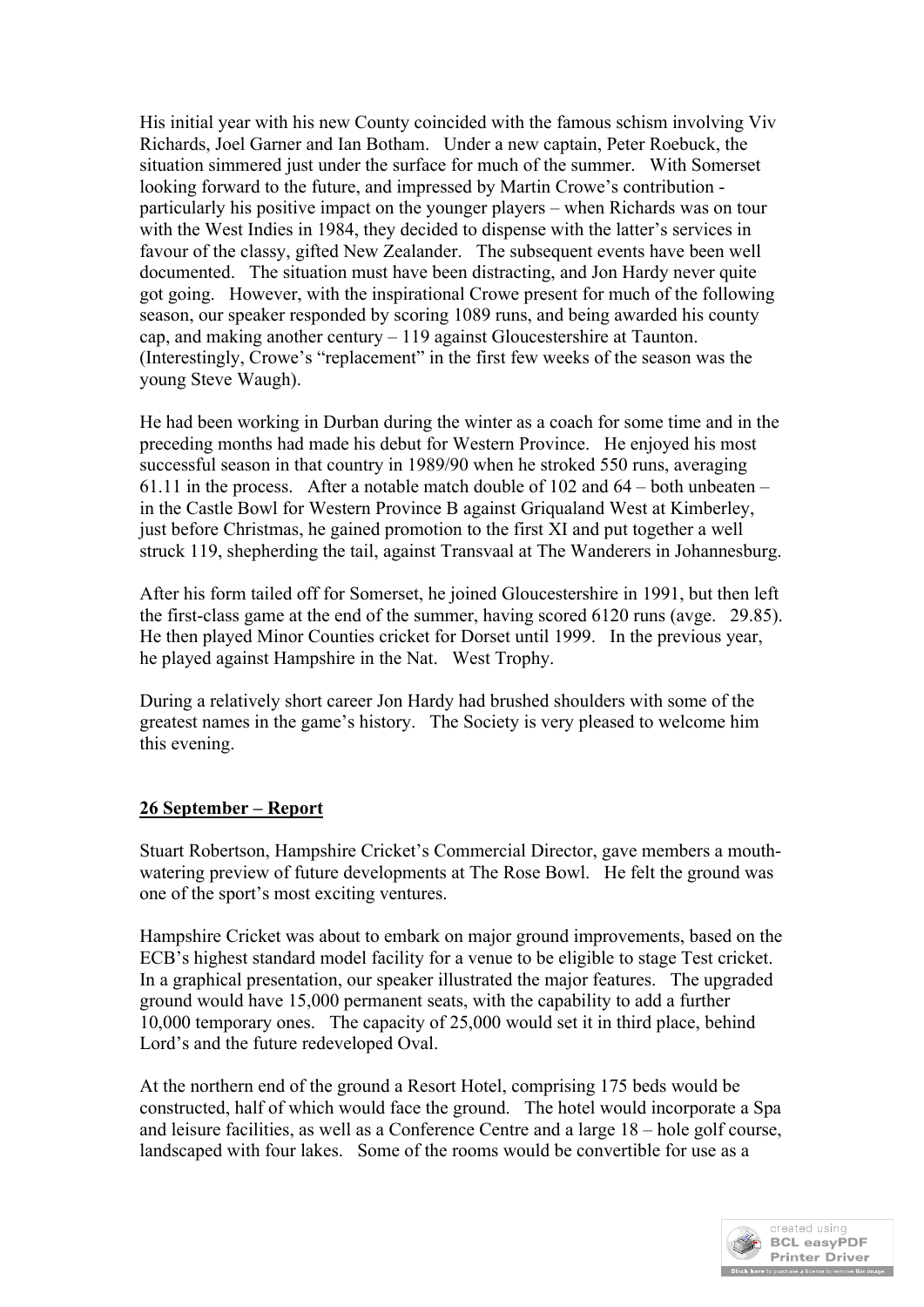Media Centre at international matches; others would also be converted into hospitality boxes. The hotel would also accommodate walk-in catering and WC facilities when major events were being staged.

The Pavilion End would be twinned with two more covered stands, incorporating additional 4,000 seats, hospitality boxes, and a smaller Media Centre for County matches. The redevelopment would also include turnstiles, dedicated purpose-built disabled facilities and a 300 square metre shop.

Mr. Robertson then turned his attention to the much vexed issues of the pitch and access and egress "Visitor Management Plan" which were so essential if The Rose Bowl was to stage Test Matches. It was evident that the quality of the square was improving. It had progressed from  $18<sup>th</sup>$  (last) place in 2005 to  $9<sup>th</sup>$  in 2006: there was every reason to assume that further improvement had been made in 2007.

After the events following the end of the England – Sri Lanka Twenty/20 match last year, a computer model had been applied to formulate the best means of egress. The County had been able to test the results for the England – Pakistan one-day international match in the Autumn. It proved successful with all egress targets being met within two minutes of the planned times. Unfortunately, the reputation acquired at previous international matches was still difficult to shake off, and therefore a charm offensive with the media was still required to change their view. Hampshire Cricket was confident that the Visitor Management Plan would now work.

Their optimism was enhanced by three important proposed access/egress physical developments. There will be a new emergency road into the ground from the motorway; a new pedestrian access into Botley Road which will enable vehicles to travel both ways along Marshall Drive and a new vehicular access across the Golf Course onto the A27.

Planning applications for the various improvements would be made between November 2007 to March 2008. Construction of the two new stands would start at the end of next season (Hampshire's last two Championship Matches will be staged away from The Rose Bowl to facilitate the start) and be completed for the 2009 season. The hotel complex would be ready in 2010.

The County had applied for a Staging Agreement to host Test cricket from the latter year. The Rose Bowl was already a provisional accredited Test ground.

The questions at the end of Mr. Robertson's presentation included drainage of the outfield, the scoreboards, tannoy system and handrails. The County were aware of all the defects and plans were in hand to rectify them.

# **17 October 2007 – Report**

John Barclay entertained his audience in his unique inimitable manner. It was a joyous evening which will be long remembered by those present. He began by declaring his passion for fly fishing and had been very pleased to be invited to a